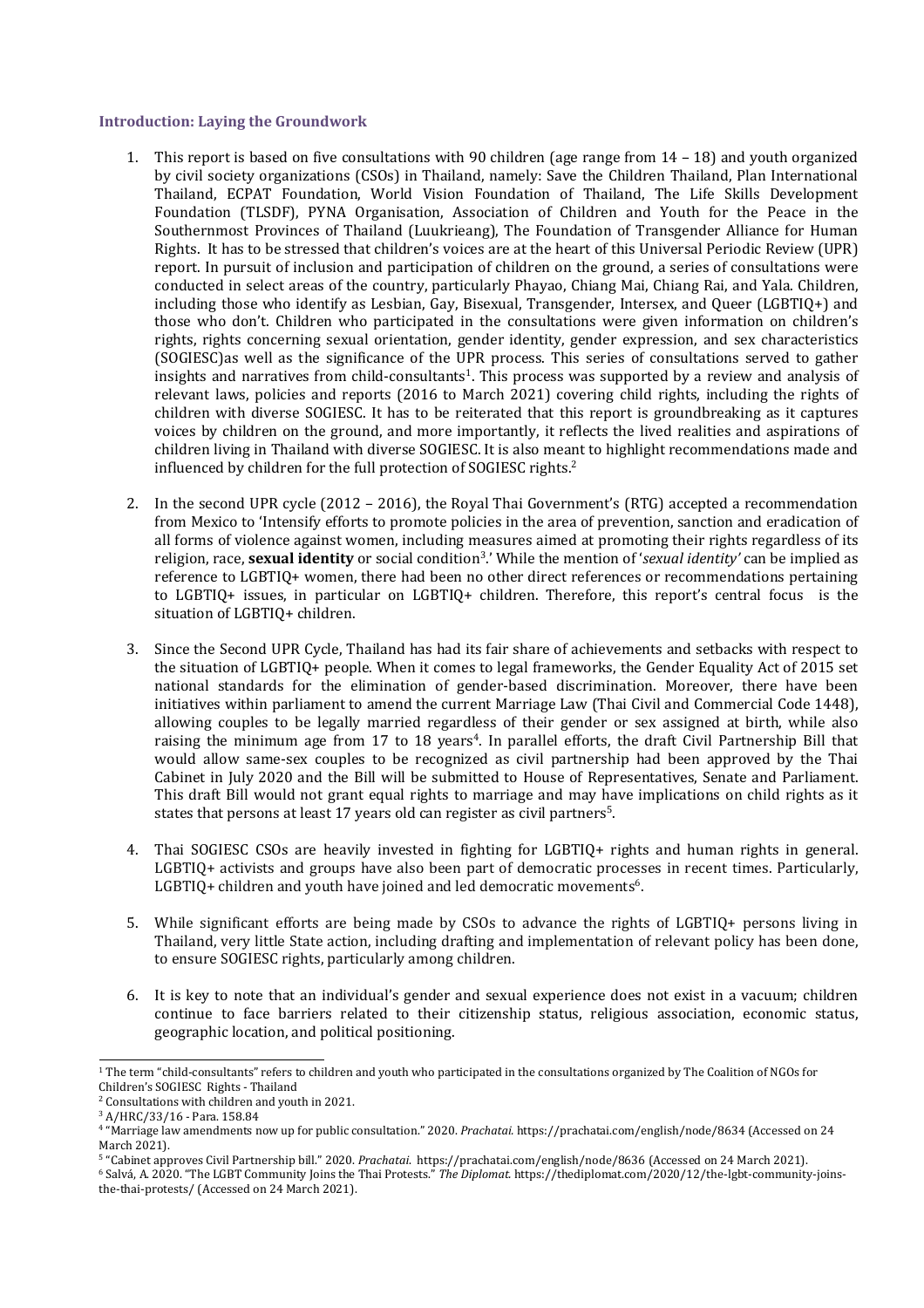## **Friendly, Yet Urgent Reminder: Upholding Standards, Laws and Commitments in Thailand**

"All are equal before the law and are entitled without any discrimination to equal protection of the law. All are entitled to equal protection against any discrimination in violation of this Declaration and against any incitement to *such discrimination." (Article 7, Universal Declaration on Human Rights)*

- 7. It is crucial to underscore that the Thai governmen<sup>t</sup> has ratified, signed and/or pursued standards that allow children to claim their rights, particularly in light of their gender and sexual identities and experiences. At the international level, Thailand, as <sup>a</sup> Member State, is obligated to abide by the rules and principles upheld by the United Nations. Hence, it is expected to stay committed to human rights, which is one of the major pillars of the United Nations. This is clearly expressed in the Universal Declaration on Human Rights. It is also State Party to <sup>a</sup> number of international human rights instruments, including the Convention on the Rights of the Child (CRC). Based on <sup>a</sup> review of its most recent periodic report to the Committee on the Rights of the Child in 2012, Thailand has made steps to achieve the principles of nondiscrimination and the best interest of the child - in terms of policies and law. <sup>7</sup> However, as evident in this report, <sup>a</sup> number of children, particularly those at the margins, have yet to fully enjoy their basic rights and freedoms - including with regards to SOGIESC. Thailand has yet to submit its fifth Periodic Report to the Committee on the Rights of the Child, which can provide for an opportunity for the RTG to report on its progress in fulfilling children'<sup>s</sup> rights as well as to ensure that the conditions for children are improved.
- 8. The Yogyakarta Principles Plus 10<sup>8</sup> are additional principles and State obligations on the application of International Human Rights Law (IHRL) in relation to SOGIESC. Yogyakarta Principles Plus 10 was developed and upheld by like-minded academics and advocates, such as Prof. Vitit Muntarbhorn of Chulalongkorn University, who is also the first UN Independent Expert on the Protection Against Violence and Discrimination Based on Sexual Orientation and Gender Identity. This is <sup>a</sup> significant milestone and standard which Thailand can adopt to further champion LGBTIQ+ rights, not just in the country, but throughout the Asia region, and even globally .
- 9. On the regional front, Thailand is <sup>a</sup> member of the Association of Southeast Asian Nations (ASEAN). While ASEAN still has to take <sup>a</sup> stance on SOGIESC, its Charter provides in Article 1, Paragraph 7 that the association shall "...strengthen democracy, enhance good governance and the rule of law, and to promote and protect human rights and fundamental freedoms, with due regard to the rights and responsibilities of the Member States of ASEAN<sup>9</sup>." The ASEAN Human Rights Declaration (AHRD) recognizes intersecting lived realities and identities amongs<sup>t</sup> its people, including children. Principle 4 provides that, "the rights of women, children, the elderly, persons with disabilities, migrant workers, and vulnerable and marginalised groups are an inalienable, integral and indivisible part of human rights and fundamental freedoms $^{10."}$
- 10. Legal frameworks in Thailand recognize the rights of children, as well as the need for society to enjoy gender equality. However, there are lacking specific legal references to children'<sup>s</sup> SOGIESC rights. The Thai Constitution of 2017 has provisions recognizing equality. However, it still views gender from <sup>a</sup> binary perspective. Measures are mandated to eliminate barriers that may affect children from enjoying their rights  $^{\rm 11}$
- 11. As previously mentioned, The Gender Equality Act of 2015 recognizes gender identity and gender expression. It defines "unfair gender discrimination" to mean "any act or omission of the act which causes division, discrimination or limitation of any right and benefit either directly or indirectly without justification due to the fact that the person is male or female or of <sup>a</sup> different appearance from his/her own sex assigned at birth $^{12}$ ." In second UPR cycle (2012 – 2016), Thailand has accepted a

12 "Thailand: Gender Equality Act, B.E. 2558". 2015. http://law.m-society.go.th/law2016/uploads/lawfile/594cc091ca739.pdf (Accessed on 24 March 2021).

<sup>7</sup> CRC/C/THA/CO/3-4

<sup>&</sup>lt;sup>8</sup> International Commission of Jurists (ICJ). 2017. "The Yogyakarta Principles Plus 10 - Additional Principles and State Obligation on the Application of International Human Rights Law in Relation to Sexual Orientation, Gender Expression and Sex Characteristics to Complement the Yogyakarta Principles." http://yogyakartaprinciples.org/principles-en/yp10/ (Accessed on 24 March 2021).

<sup>9</sup> Association of Southeast Asian Nations (ASEAN). 2007. "Charter of the Association of Southeast Asian Nations."

https://www.asean.org/storage/images/archive/21069.pdf (Accessed on 24 March 2021).

<sup>10</sup> Association of Southeast Asian Nations (ASEAN). 2012. "ASEAN Human Rights Declaration." https://asean.org/asean-human-rightsdeclaration/ (Accessed on 24 March 2021).

<sup>&</sup>lt;sup>11</sup> "Thailand: Constitution of the Kingdom of Thailand." 2017.

https://www.constitutionalcourt.or.th/occ\_en/download/article\_20170410173022.pdf (Accessed on 24 March 2021).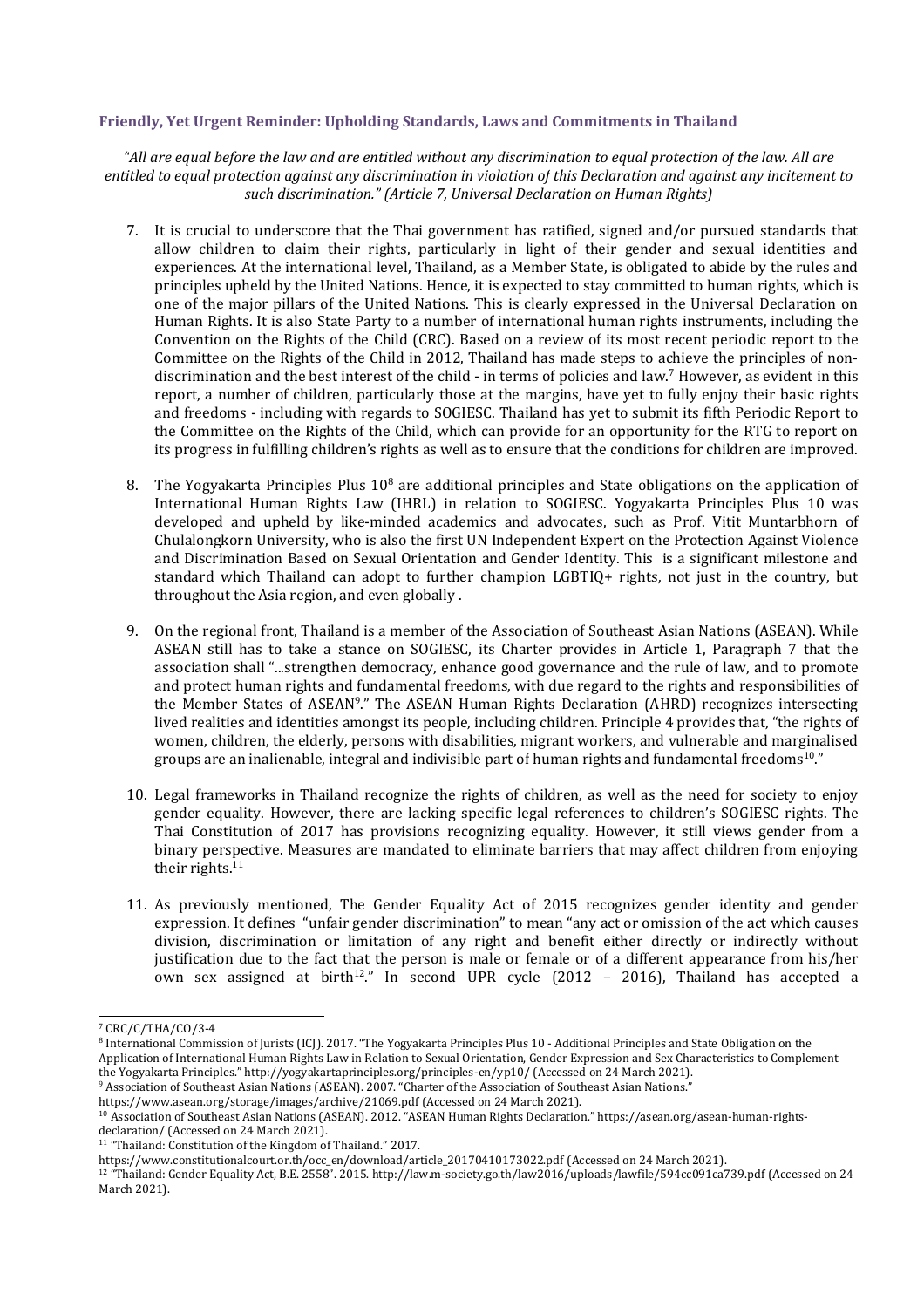recommendation made by South Africa to effectively implement the Gender Equality Act (2015) $^{\rm 13}$ . Moreover, Thailand voluntarily committed to revise Section 17 of the Act, which allows gender-based discrimination due to religion beliefs or security of the nation, to be in line with international human rights obligations<sup>14</sup>. These recommendation and commitment have not been implemented by the State. Although the Act mandates state and local agencies to address issues related to gender-based discrimination, there is no direct reference to LGBTIQ+ children and no child-friendly access to file any complaint to the mechanism.

12. The Child Protection Act (2003) provides the definition of the child and obligates measures for child treatment, assistance, and welfare protection at the local and national levels. It has failed to address any SOGIESC-related issues that would affect a child's ability and well-being $^{\rm 15}$ .

### *Recommendations*

- ● Submit Thailand'<sup>s</sup> Fifth Periodic Report to the Committee on the Rights of the Child and ensure the participation of LGBTIQ+ children in the drafting and dissemination of the report
- ● Intensify mandates of relevant ministries and local agencies to address challenges faced by LGBTIQ+ children
- ● Establish regular consultations with children, specifically from LGBTIQ+ children with regards to the implementation and monitoring of laws and policies, such as the Gender Equality Act (2015) and the Child Protection Act (2003).
- ● Amend the Gender Equality Act (2015) and the Child Protection Act (2003) to protect LGBTIQ+ children in line with the Yogyakarta Principles 10+ and other international human rights standards.

## **Shedding Light on Situations faced by Children with Diverse SOGIESC**

## *Realising Children'<sup>s</sup> Agency, Mental Health and Recognition of SOGIESC*

"When transgender children or youth want to enter a contest or showcase their skills, the only choice is to write their sex assigned at birth. Transgender girls cannot join activities with other girls, for example, to compete in the Miss *Noppamas contest."* Sharing from Chiang Mai

- 13. The lack of legal gender recognition based on self-determination is one of the fundamental barriers against the achievement of equality and full acceptance of SOGIESC in Thai society. According to Thai law, the use of titles (*Dek Chai/Nai* for males and *Dek Ying/Nang Sao/Nang* for females) and gender markers are still based on one'<sup>s</sup> sex assigned at birth. Moreover, children born with intersex variations are assigned either male or female by doctors. For children, not being legally recognized for their gender identity bars them from developing their sense of self and modes of expression, while they start interacting with social units and circles. In 2017, the draft Gender Recognition Act by the Department of Women'<sup>s</sup> Affairs and Family Development was released; however, it was restricted as only those who undergo surgeries can request for gender recognition, which was pushed back by the public 16 . Currently, there are four draft laws for legal gender recognition that are being developed by LGBTIQ+ groups.
- 14. A major concern is the growing number of mental health issues confronted by LGBTIQ+ children in Thailand. It has been reported by Save The Children that LGBTIQ+ children may need specialised psychological support as they explore and express their SOGIESC, while they may face struggles, such as harassment, discrimination, and stigma<sup>17</sup>. Furthermore, they may possibly also seek mental health services for reasons unrelated to their gender identity or sexuality. Although it is recommended by WHO

<sup>13</sup> A/HRC/33/16 - Para. 158.64

<sup>14</sup> UPR Info. 2016. "2RP: Responses to Recommendations & Voluntary Pledges. Thailand. Second Review, Session 25." https://www.upr-

info.org/sites/default/files/document/thailand/session\_25\_-\_may\_2016/recommendations\_and\_pledges\_thailand\_2016.pdf (Accessed on 24 March 2021).

<sup>15</sup> "Thailand: Child Protection Act, B.E. 2546" 2003. http://un-act.org/publication/view/thailands-child-protection-act-2003/ (Accessed on 24 March 2021).

<sup>16</sup> UNDP and MSDHS. 2018. "Legal Gender Recognition in Thailand: A Legal and Policy Review." *UNDP,* pp 32.

<sup>&</sup>lt;sup>17</sup> Olivier, S. and Thurasukarn, O. 2018. "Lesbian, Gay, Bisexual, Transgender, Intersex and Queer (LGBTQI+) Youth in Thailand: Exploratory Research Report." *Save the Children*, pp. 18-20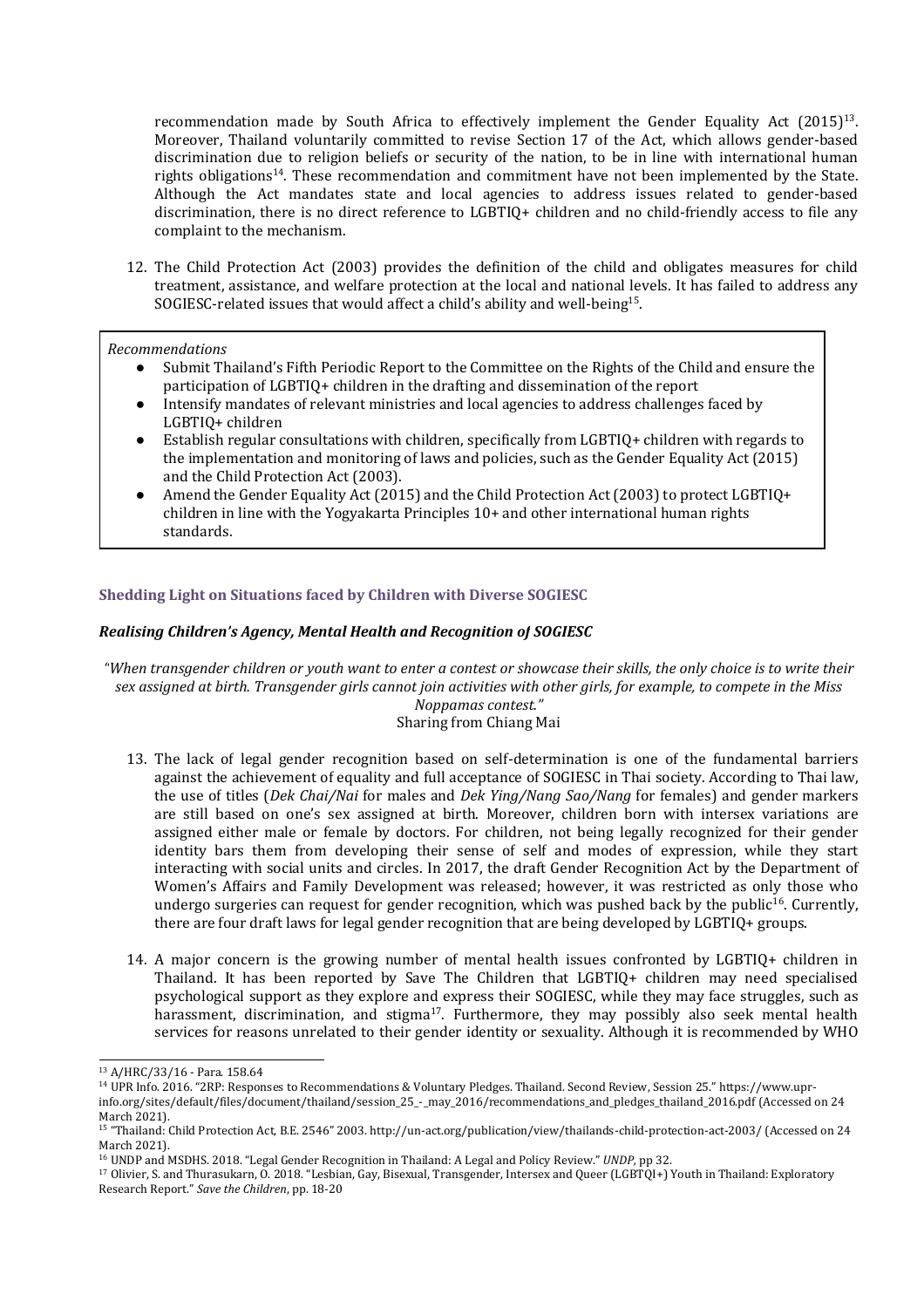that national mental health plans should specify measures for specific vulnerable groups including LBGTIQ+ persons, Thailand lacks such measures. Achild-consultant with same-sex attraction from Chiang Mai shared her experience where she was unable to receive psychological support as she could not obtain parental consent, which was <sup>a</sup> legal requirement for children under 18 years. After waiting for several years until she turned 18, she saw <sup>a</sup> psychiatrist who implied that changing her sexual orientation might be better for her<sup>18</sup>. This barrier not only affects one's individual development, but also one's ability to deal with pressures and norms perpetrated, even when receiving mental health services.

*Recommendations*

- ● Adopt <sup>a</sup> legal gender recognition law based on self-determination principle without requirements for medical interventions, with child-friendly access to such process.
- ● Establish child-friendly and accessible mental health services for LGBTIQ+ children, and eliminate any legal requirements of parental consent for children under 18 years seeking psychological support.

## *Locating Oneself within the Family*

"Parents do not accept our identities. Some parents are conservative. They would say 'I do not want my children to be *the third gender.' This has become <sup>a</sup> major problem at home.*" Sharing from Phayao

- 15. The family unit is meant to be <sup>a</sup> child'<sup>s</sup> organic support system, and, most importantly, their first line of defense against any forces that may result in problems or harm for <sup>a</sup> child. Despite this, LGBTIQ+ children face difficulties in obtaining support and acceptance from their parents and other family members<sup>19</sup>. In one of the consultations with children and youth, <sup>a</sup> young transgender girl shared her experience where her mother told her, "it would be grea<sup>t</sup> if this world had medicine to cure people from becoming transgender<sup>20</sup>." Such narrative is harmful especially for children who are likely struggling with personal issues and with social norms.
- 16. While LGBTIQ+ children may wish or had to disclose their SOGIESC, they risk losing support from their family, whom they depend on for basic needs. Furthermore, LGBTIQ+ children can face negative responses from parents, ranging from anxious concerns about the child'<sup>s</sup> well-being and future, to abuse and even banishment of the child from the home.<sup>21</sup>

"I once dressed like a girl in school. My mother cried, and I was told not to do it again." Sharing from Chiang Mai

17. Child-consultants shared that problems at home have direct effects on young peoples' lives, which further aggravates their mental health and marginalised situation. Many children and youth had to negotiate acceptance of their SOGIESC for their extra efforts, such as excelling at school or earning money for their families, pressuring them to 'do more' in order to earn acceptance from families<sup>22</sup>. Children from Chiang Rai reported that some parents do not care about their children - to the point of being incapable of giving love. Furthermore, "they expect children to do what they want; and it causes depression and guilt when expectations are not met." Children in Phayao also asserted that they are pressured to follow parents' orders and are constantly compared with other children.

> "My gay cousin was told by a family member that if he does not change, they will cut his penis. *This is <sup>a</sup> form of sexual harassment*!" Sharing from Chiang Mai

<sup>18</sup> Inputs from Chiang Mai Consultation (2020)

<sup>19</sup> Samakkeekarom, R, &Taesombat, J. 2013. "Couple Life. Family Building Among LGBT People: Types, Acceptance and Needs." *Quality of Life and Law Journal.* Mahidol University 9(2).

<sup>20</sup> Inputs from Bangkok Consultation (2020)

<sup>&</sup>lt;sup>21</sup> Olivier, S. and Thurasukarn, O. 2018. "Lesbian, Gay, Bisexual, Transgender, Intersex and Queer (LGBTQI+) Youth in Thailand: Exploratory

Research Report." *Save the Children*, pp. 10

<sup>&</sup>lt;sup>22</sup> Inputs from consultations in 2020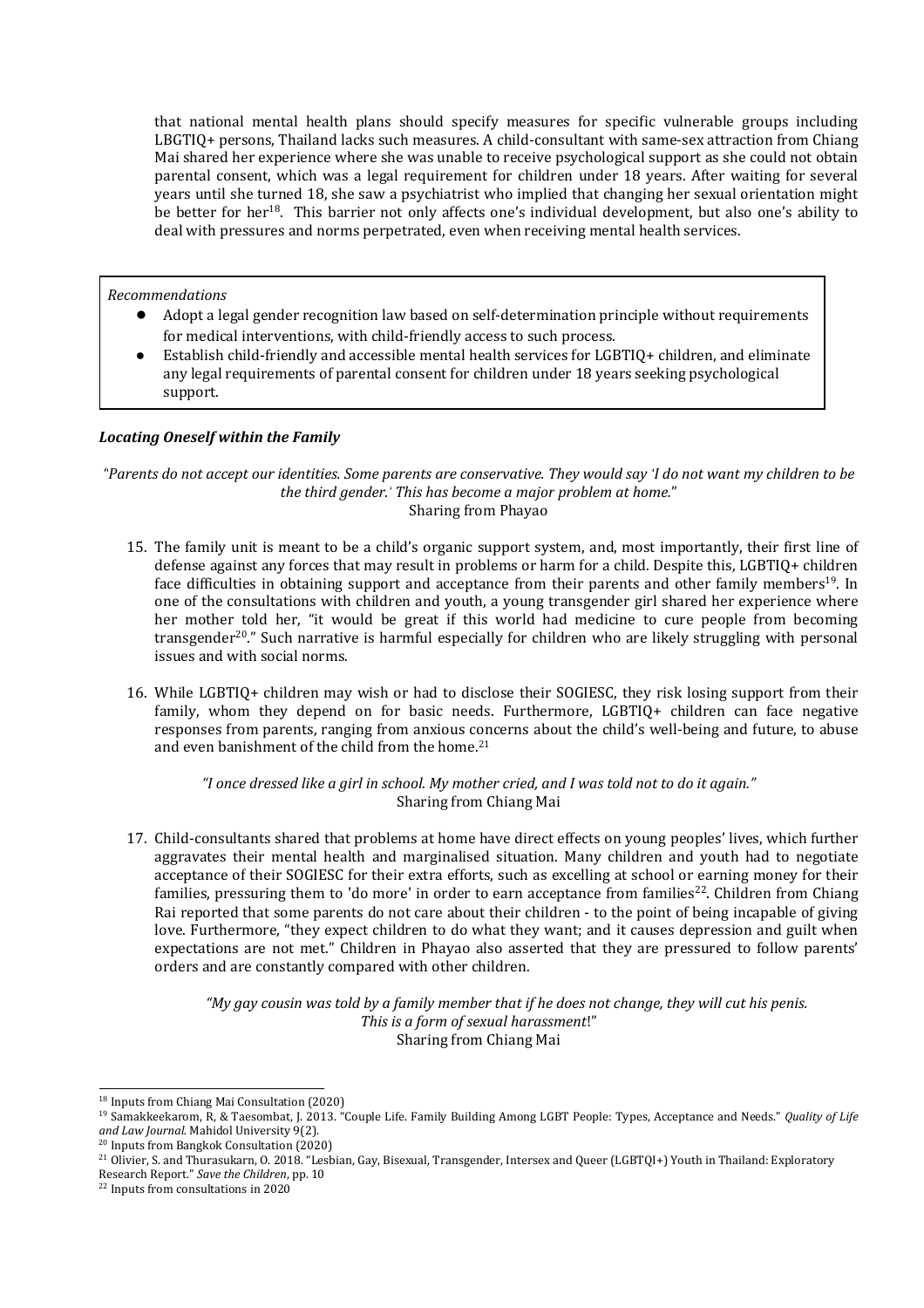- 18. In terms of gender stereotypes, child-consultants shared that parents usually treat their girl and boy children differently. In <sup>a</sup> Thai family, children are aware that "sex assigned at birth dictates your actions, sexual orientation and behavior." This is why LGBTIQ+ people are afraid to express themselves to others leading to one'<sup>s</sup> social isolation - even within their homes. Being an LGBTIQ+ person causes not only confusion in the family, but also forces <sup>a</sup> child to be ostracized. This treatment of LGBTIQ+ children is influenced by existing norms and social practices. In rural areas, parents usually face difficulties to explain or talk about this reality within the family. Furthermore, in some ethnic areas, families are forced to believe that there is no such thing as LGBTIQ+. *23*
- 19. The lack of understanding and recognition directly affects <sup>a</sup> child'<sup>s</sup> mental health, which also limits one from seeing their own value. Much worse, as per narratives from Yala, children are even subjected to violence, when they are unable to meet expectations. They are also bullied and called out for their "unusual" actions and behavior.

## *Recommendations*

● Provide support in building understanding and positive parenting skills to ensure that families and homes are safe for LGBTIQ+ children.

# *Navigating Challenges in School*

The school tells students not to get too close to the "third gender." My friend, who was supposed to be someone whom I trust, obeyed this teaching and did not accept me. I want my friend to accept me for who I am. Sharing from Phayao

20. The school is supposed to be where one is able to develop one'<sup>s</sup> capacity, ability, social skills and identity. It should also be <sup>a</sup> safe space for children to express who they are, including their sexuality - and be respected for such personal searching. However, "for many LGBTIQ+ students, school can be <sup>a</sup> place of discrimination, harassment and abuse. The effect of <sup>a</sup> negative school environment can lead to lower levels of educational achievement, absenteeism, and early drop-out rates for LGBTIQ+ youth. This has negative impacts on access to further training and educational and employment opportunities $^{24,^{\prime\prime}}$ 

"School is not safe for a child – being violently abuse i.e, taking off pants, taking inappropriate photos, neglecting by *teachers. The roles of girls and boys are determined by the teacher"* Sharing from Yala

- 21. SOGIESC-based bullying is <sup>a</sup> result of unequal power dynamics induced by gender stereotyping. At the moment, while there are laws such as the Child Protection Act, and systems for student protection in public schools, they have been ineffective to recognize and address SOGIESC-based violence. Such violence is not just done by students, but also by teachers and school officials. Achild with same-sex attraction has shared that he faced bullying from peers and recalled an incident where he was locked inside <sup>a</sup> janitor'<sup>s</sup> room on a Friday afternoon<sup>25</sup>. Overall, a report has shown that more than half of LGBT students face bullying in schools, which linked to <sup>a</sup> higher risk of depression, missing school, lower grades, having unprotected sex and even attempting suicide $^{26}\!$ .
- 22. Freedom of expression is <sup>a</sup> right that has yet to be fully enjoyed by children with diverse SOGIESC within schools. This is most apparent when it comes to the issue of uniforms. While some universities allow students to wear uniforms according to their identity, at elementary and secondary levels, LGBTIQ+ children are not allowed to wear the uniforms that align with their gender identity and gender expression<sup>27</sup>. Students have demanded to revise policies on haircut and uniforms to ensure that children

<sup>&</sup>lt;sup>23</sup> Inputs from Children Consultation.

<sup>&</sup>lt;sup>24</sup> Olivier, S. and Thurasukarn, O. 2018. "Lesbian, Gay, Bisexual, Transgender, Intersex and Queer (LGBTQI+) Youth in Thailand: Exploratory Research Report." *Save the Children*, pp. 16

<sup>&</sup>lt;sup>25</sup> Inputs from consultation (2020).

<sup>&</sup>lt;sup>26</sup> Mahidol University, Plan International Thailand, UNESCO Bangkok. 2014. "Bullying targeting secondary school students who are or are

perceived to be transgender or same-sex attracted: Types, prevalence, impact, motivation and preventive measures in 5 provinces of Thailand."<br><sup>27</sup> UNDP and MSDHS. 2018. "Legal Gender Recognition in Thailand: A Legal and Po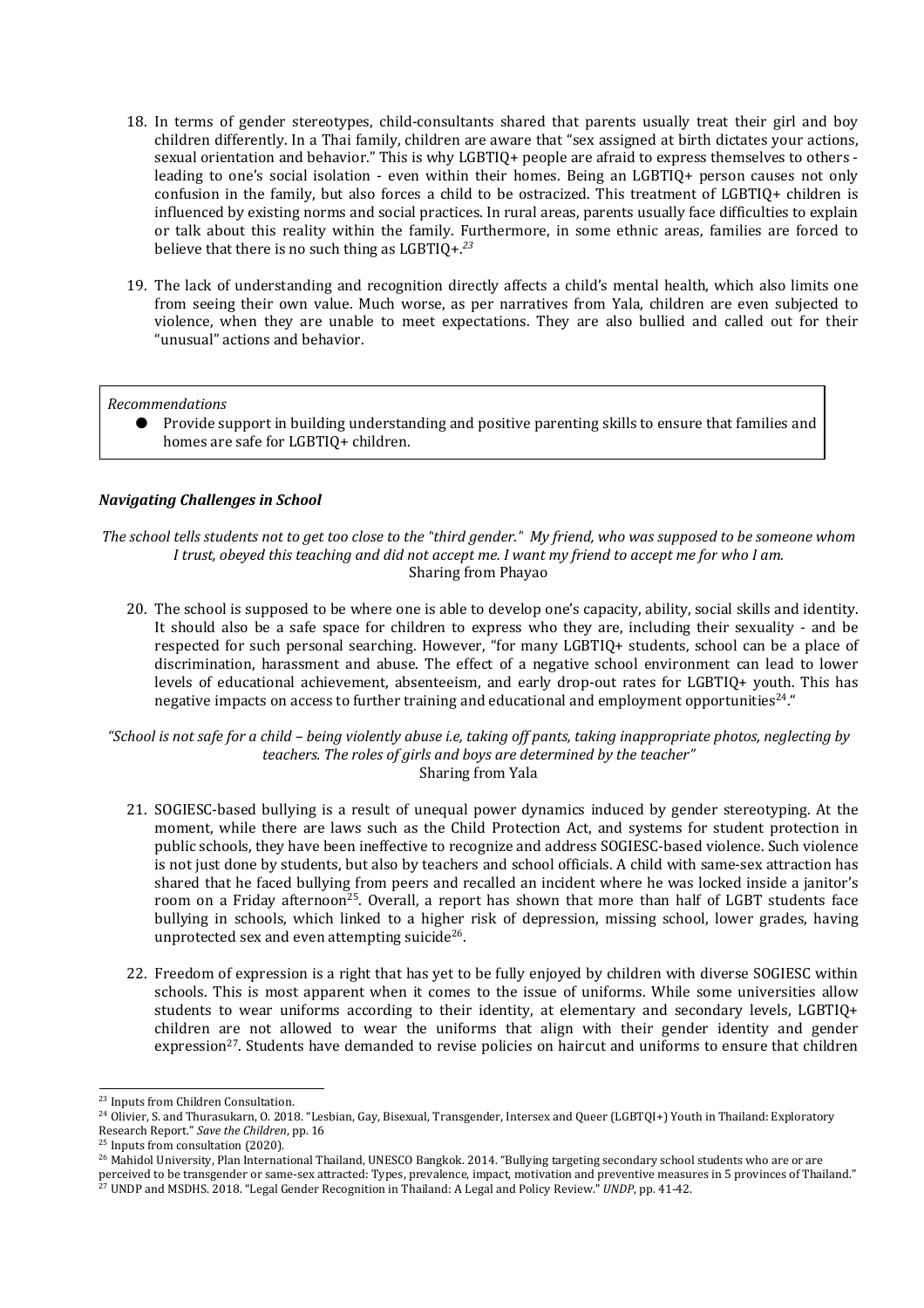can express themselves regardless of their sex assigned at birth $^{28}\!$ .

23. Child-consultants see the need for an overhaul on how schools treat LGBTIQ+ children. Children from Yala highlighted a fundamental misunderstanding of diverse gender identities, whereby being LGBTIQ+ is considered <sup>a</sup> disease and this notion is still propagated in their school. It is reported that children who appear to be trans feminine are punished by teachers through shaving the children'<sup>s</sup> heads. In Chiang Rai, it is reported that teachers generally do not listen to student'<sup>s</sup> opinions and use violence against children. This is supported by children from Chiang Mai who said that students are still unable to freely speak their minds and express their truths on school grounds.

*Recommendations*

- Establish safe and empowering spaces/mechanisms in schools, in which LGBTIQ+ children have access to counselling and reporting of incidents.
	- ●Recognize and sanction any acts of violence, including SOGIESC-based bullying.
	- ● Adopt laws and policies allowing students to wear uniforms according to their gender identity and to eliminate haircut restrictions
	- ● Develop knowledge on SOGIESC, children'<sup>s</sup> rights and human rights through incorporation in the basic education curriculum
	- ● Increase and strengthen teachers' awareness and understanding on SOGIESC to enable gender sensitive classroom environment and teaching

# *Confronting Norms set by Communities and Societies*

"In my community, there are distinct activities for men and women. For example, they make us fall in line with either male or female. When katoey or girls with short hair wanted to join the line, people in the community looked at us as *strange. They discriminate against us and say we are different. We are outraged and offended!"* Sharing from Phayao

24. Thai society is generally tolerant but does not wholly accept sexual and gender minorities as "there is still significant stigma around SOGIESC. There may be various explanations for this. The first seems to be <sup>a</sup> general lack of understanding and information about human sexuality and gender, and about what it means to have non-conforming SOGIESC. Misconceptions and misinformation are perpetuated by negative media representations of LGBTIQ+ people and issues, or by their lack of representation, as well as by the persistence of conservative cultural or religious norms<sup>29</sup>."

"Adults do not listen to the opinions of children in the community. Children do not have the right the speak; adults do *not listen.*"

- Sharing from Chiang Rai
- 25. Children find it difficult to speak their mind in <sup>a</sup> society that highly regards seniority and respect for elders. This predicament is much worse for young LGBTIQ+ individuals, who have to contend with multiple issues on their own. Bullying is rampant - especially to those who express themselves "flamboyantly" in public. Many who are seen as "clowns", are constantly being ridiculed in public $^{\rm 30}$ , and even "condemned by the community<sup>31</sup>". In Yala, many are forced to "dress in accordance to their sex assigned at birth". Furthermore, those who do not conform are likely to be discriminated against in terms of employment opportunities.

*"I am afraid that I will not be able to find <sup>a</sup> job because of who I am.*" Sharing from <sup>a</sup> transgender girl in Phayao

26. Although the Gender Equality Act of 2015 prohibits gender-based discrimination, transgender and gender-non-conforming youth and adults still struggle with employment opportunities. An audit of

<sup>&</sup>lt;sup>28</sup> "นักเรียนเลว โต้ ศธ. ปมแก้ระเบียบ ทรงผม-แต่งกายตามเพศสภาพ ลัน หลอกลวง" ["Bad Students" responded Ministry of Education regarding hairs, uniform and gender identities policy saying they are irrelevant]. 2020. BrightTV. https://www.brighttv.co.th/news/politics/bad-studenthair-gender (Accessed on 25 March 2021).

<sup>&</sup>lt;sup>29</sup> Olivier, S. and Thurasukarn, O. 2018. "Lesbian, Gay, Bisexual, Transgender, Intersex and Queer (LGBTQI+) Youth in Thailand: Exploratory Research Report." *Save the Children*, pp. 8.

<sup>30</sup> Inputs from Children Consultation.

<sup>&</sup>lt;sup>31</sup> Inputs from Children Consultation.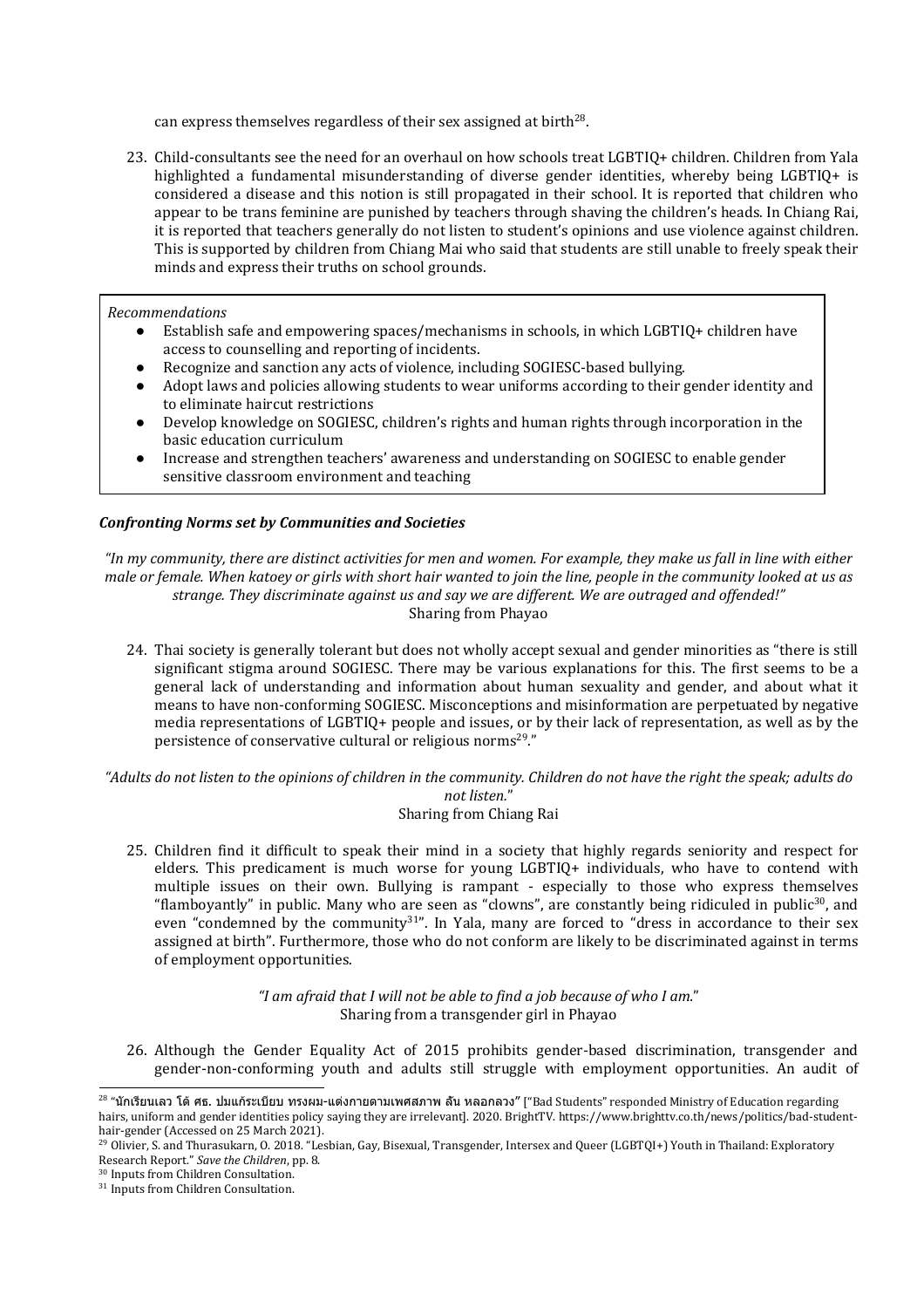employment discrimination on the basis of gender identity in Thailand revealed that when applying for jobs, cisgender applicants receive 24.1% more positive responses than trans applicants despite equal qualifications and experiences<sup>32</sup>. Many transgender people live in this reality as demonstrated in August 2020, <sup>a</sup> young transgender woman'<sup>s</sup> job application to <sup>a</sup> cosmetic company was abruptly denied with <sup>a</sup> response, "Sorry, we only accept women.<sup>33</sup>" Witnessing and experiencing these forms of discrimination, young LGBTIQ+ individuals' confidence and opportunities in employment are likely to be impacted.

- 27. Religion plays <sup>a</sup> huge role in shaping stereotypes, and to <sup>a</sup> certain degree, in legitimizing discriminatory acts. This leads many parents to not accept their child'<sup>s</sup> sexual orientation or gender identity. In some cases, children are forced into monkhood in the hopes that the monastic life will cure their child of immoral sexual tendencies, teach them to control their sexual appetite and reshape their sexuality $^{34}$ . Child-consultants from Chiang Rai shared that being LGBTIQ+ is considered an insult to religious beliefs. This is also the case for children coming from ethnic communities: "Ethnic peoples do not accept LGBTIQ+ people, too. They need to separate themselves, migrate to the city to express themselves $^{\rm 35,''}$
- 28. There are <sup>a</sup> number of issues plaguing LGBTIQ+ children, which disrupt their basic way of life. Childconsultants in Chiang Mai shared, "the use of restrooms has also been <sup>a</sup> problem. They believe that LGBTIQ+ peoples are not fully able to use the toilet of their choice."

### *Recommendations*

- ● Ensure employment opportunities are made easily available and accessible to young LGBTIQ+ people through building understanding on SOGIESC in the workforce and effectively implement Gender Equality Act of 2015.
- ● Take actions to build understanding on SOGIESC and eliminate biases and prejudices at the community level.

## *Battling the Adverse Effects of Cyberspace*

LGBTIQ+ people get insults on Facebook. People constantly commented, asking me why I am not dating men and " who is going to take care of me when I'm old. I am judged because my relationship is different from 'ordinary people.' *This is making me feel bad."* Sharing from Phayao

- 29. The internet has not only become <sup>a</sup> basic commodity, but is also viewed by many as <sup>a</sup> human right. Children today are heavily reliant on technologies for communication, learning and self-expression. In rural areas, the internet is still <sup>a</sup> difficult commodity to access. Furthermore, child-consultants in Chiang Rai expressed that "social media should be used freely, but is prohibited for many." This is also the case in ethnic communities located in Chiang Mai. Although the internet can be useful for LGBTIQ+ children to connect with others and feel supported, findings suggested that the internet has also perpetuated inequality and discrimination against young LGBTIQ+ people in Thailand.
- 30. Cyberbullying is rampant, and has severe effects on children, particularly those who are part of the LGBTIQ+ community. Children from Phayao reported that "people online posted bad comments and they cannot accept what we are." Moreover, some of them have fallen victim to gossiping and spread of pornographic content. In Chiang Rai, there are cases where children received pornographic videos and stateless children are then tricked into sending pornographic videos in exchange of Thai nationality. In Yala, many children are bullied online for the way they look. They also shared that there is lack of safe spaces for counselling of children victims of online abuse. The internet should facilitate <sup>a</sup> child'<sup>s</sup> aspiration to be oneself and connect to the outside world. However, cyberspace has aggravated conditions of those already pushed to the margins.

<sup>32</sup> Winter, S., Davis-McCabe, C., Russell, C., Wilde, D., Chu, T.H., Suparak, P. and Wong, J. 2018. "Denied Work: An audit of employment

discrimination on the basis of gender identity in Asia." Asia Pacific Transgender Network and United Nations Development Programme.

<sup>33</sup> Mahavongtrakul, M. 2020. "Raising the Pride flag." Bangkok Post. https://www.bangkokpost.com/life/social-and-lifestyle/1977351/raisingthe-pride-flag (Accessed on 25 March 2021).

<sup>34</sup> UNDP and USAID. 2014. "Being LGBT in Asia: Thailand Country Report." *UNDP*, pp. 31-32.

<sup>&</sup>lt;sup>35</sup> Inputs from Children Consultation.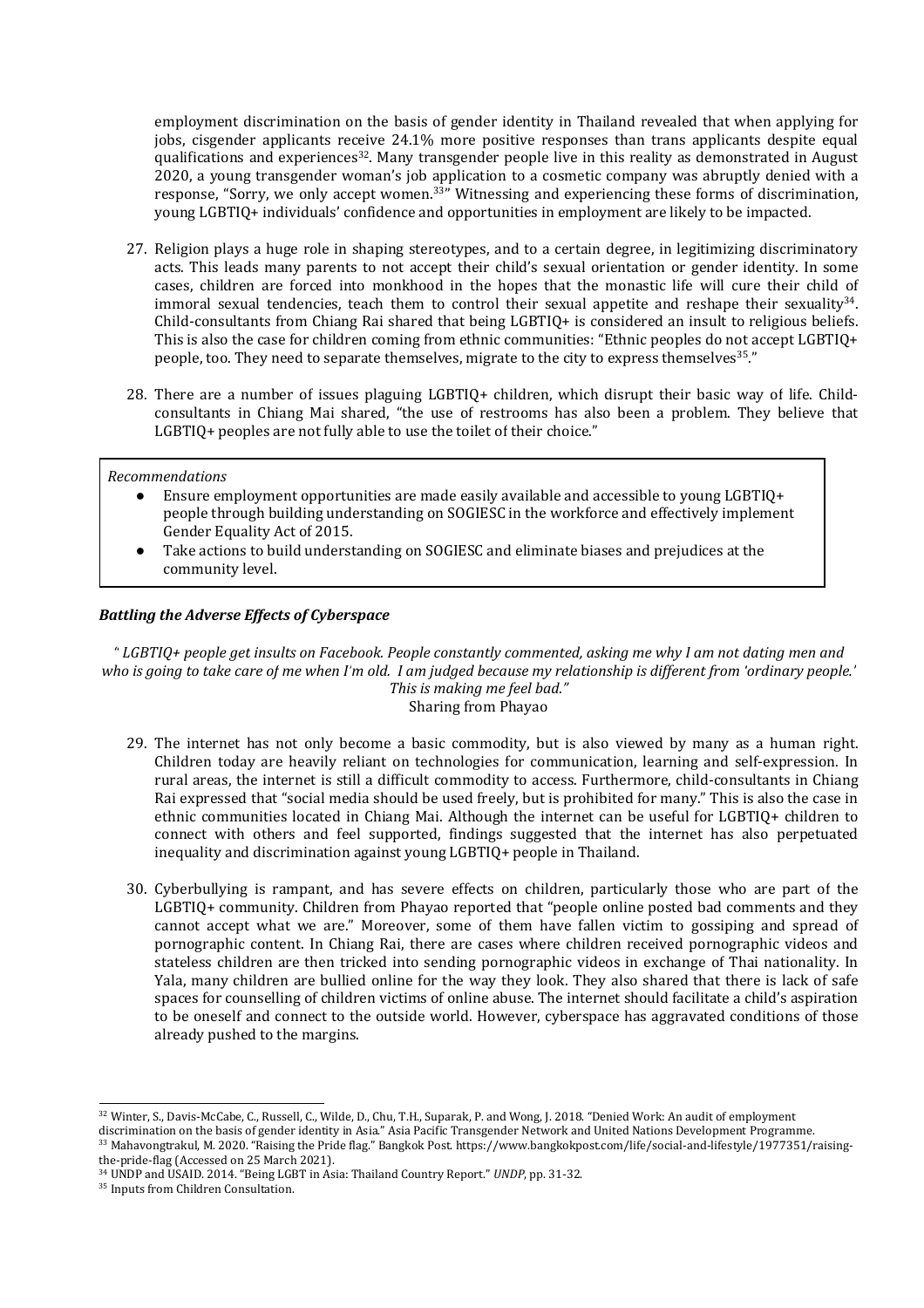*Recommendations*

- Take measures to protect children from bullying and eliminate child pornography in cyberspace
- Promote digital literacy amongst children, specifically those living in rural and remote areas

## *Stateless Children with diverse SOGIESC*

31. Children, particularly from ethnic communities and rural areas as well as those who lack legal documentation and status in Thailand, assert that spaces for participation are not fully available and accessible. This is all the more <sup>a</sup> concern amongs<sup>t</sup> LGBTIQ+ children, where opportunities are more limited.

"A young 'katoey'<sup>36</sup> wants to take classes in cosmetic or dressmaking but no one supports her. Her family disagrees and on top of that, the law does not allow. She may be able to do well but certain jobs are restricted to those with Thai *citizen only*"

Sharing from Chiang Mai

- 32. The reflection above highlighted the intersectionality due to lack of acceptance and legal status. Based on findings from the consultations, social conditions exist that prevent children who are living on the margins of society from fully enjoying not only their SOGIESC rights, but also their basic rights and freedoms. Voices from Northern Thailand stress the need to address statelessness amongs<sup>t</sup> children. In terms of acquiring education, stateless children<sup>37</sup> cannot access scholarships or loans for schooling/university. This ultimately leads to limited opportunities for growth, learning and employment. Moreover, many stateless families with children do not go to healthcare facilities because due to the high costs without health insurance.
- 33. In the second UPR cycle, Thailand has accepted two recommendations to ensure birth registration $^{38}$ . In 2016, the Cabinet approved two resolutions to (1) gran<sup>t</sup> foreign children born in Thailand the right to legally stay in Thailand in order to prevent them from being criminalized as illegal migrants and (2) provide <sup>a</sup> legal pathway for foreign children born in Thailand to apply for Thai nationality. Nonetheless, many children who were born in Thailand could not obtain legal status due to complicated and costly processes. LGBTIQ+ children without legal status are also impacted as they had to hide themselves in the communities. If they are exposed, they cannot leave the communities due to travel restriction among undocumented people.

## *Recommendations*

● Ensure that all children born in Thailand are registered and granted citizenship notwithstanding one'<sup>s</sup> SOGIESC, disability, geographic location, and economic status.

# *Feeling the Wrath of COVID-19*

"I live in the village in Fang Village in Chiang Mai. I come from a poor ethnic group. COVID-19 made our life much more difficult. Many people lost their jobs and sources of income. We did not get any remedies from the Thai government because I don't have any IDs and social insurance. We know that there is a policy for remedy, but we cannot access it. This money is from our tax. We deserve to enjoy benefits and rights. The government should provide welfare to everyone, including ethic groups and people living at *the margins."*

Sharing from Chiang Mai

34. COVID-19 has changed how people throughout the world live their lives. It has exacerbated vulnerabilities, restricted freedoms, and exacerbated inequalities. The securitization of the pandemic impacted many, specifically children, from claiming their rights . This pandemic has exposed gaps in the scope of the right to public health amid the state of emergency in Thailand.

<sup>&</sup>lt;sup>36</sup> 'Katoey' in Thai is transgender girl/woman.

 $\rm{^{37}}$  According to Chiang Mai Child-consultants, around 70,000-100,000 students have G status (or those who have stateless identities) in Thailand.

<sup>38</sup> A/HRC/33/16 - Para. 158.56 and A/HRC/33/16 - Para. 158.57